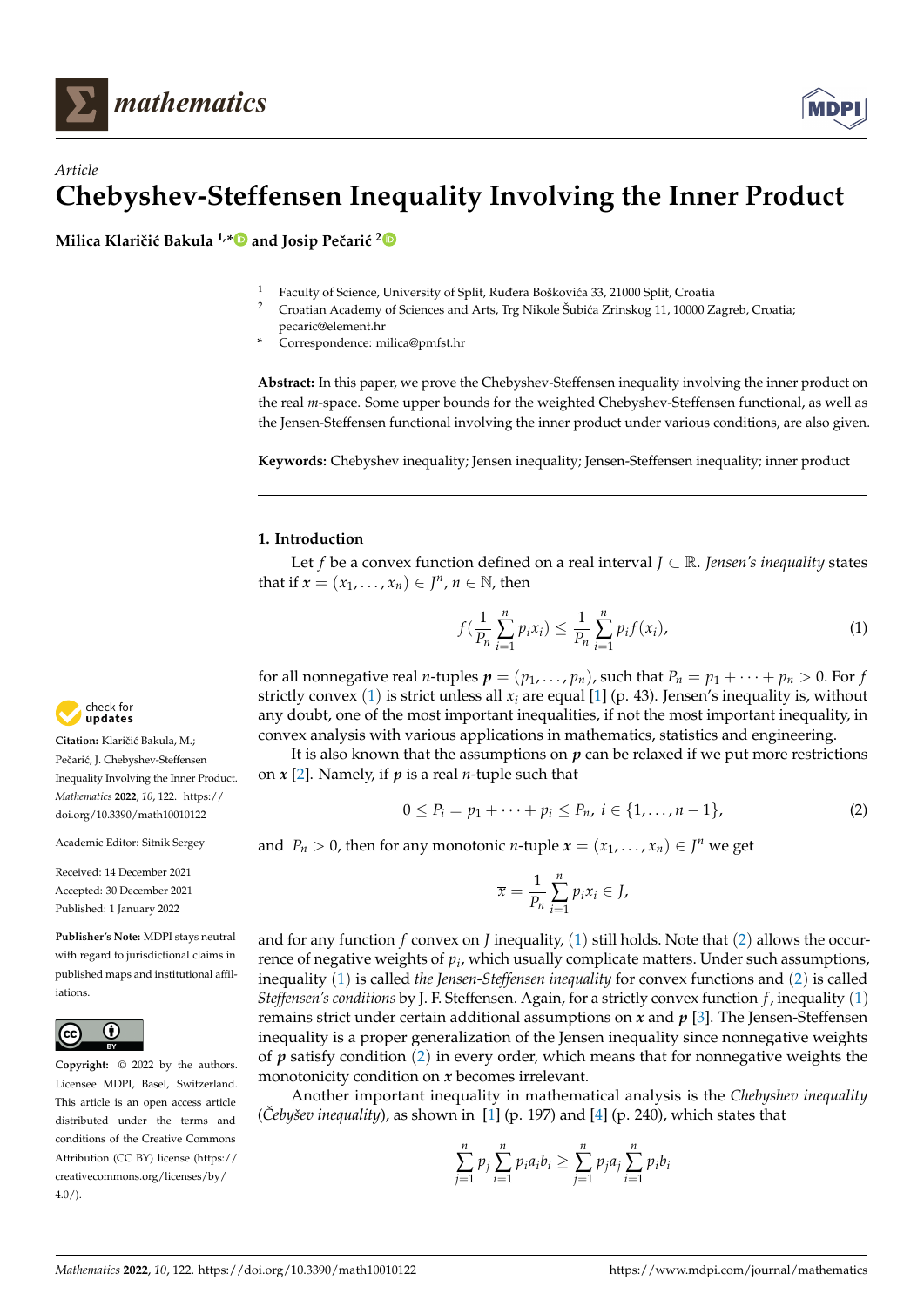whenever  $a = (a_1, \ldots, a_n)$ ,  $b = (a_1, \ldots, b_n)$  are real *n*-tuples monotonic in the same direction, and  $p = (p_1, \ldots, p_n)$  a positive *n*-tuple [\[1\]](#page-15-0) (p. 43). It is also useful to consider *the Chebyshev functional* (sometimes also called the Chebyshev difference) *C* defined by

$$
C(a,b;p) = \sum_{j=1}^n p_j \sum_{i=1}^n p_i a_i b_i - \sum_{j=1}^n p_j a_j \sum_{i=1}^n p_i b_i.
$$

Obviously, by the Chebyshev inequality,

<span id="page-1-1"></span>
$$
C(a,b;p) \ge 0 \tag{3}
$$

when *p* is positive and *a*, *b* are monotonic in the same direction. In the special case  $a = b$ , we immediately get

$$
C(a,a;p)\geq 0.
$$

Our goal is to prove the Chebyshev-Steffensen inequality (i.e., the Chebyshev inequality with weights *p* satisfying Steffensen's conditions ([2](#page-0-1))) involving the inner product on the real *m*-space R*<sup>m</sup>* and to establish some upper bounds for the weighted Chebyshev-Steffensen functional. The obtained results are used to find new Grüss-like upper bounds for the Jensen functional with weights of  $p$  satisfying  $(2)$  $(2)$  $(2)$ . It is worth noting here that many interesting results of this type, but with nonnegative weights, can be found in [\[5\]](#page-15-4).

#### <span id="page-1-2"></span>**2. Chebyshev-Steffensen Inequality**

In the rest of the paper, for some  $n, m \in \mathbb{N}$ ,  $n \ge 2$ , we denote

$$
I_n=\{1,2,\ldots,n\},\,
$$

$$
X=(x_1,\cdots,x_n), Y=(y_1,\cdots,y_n), x_i, y_i\in\mathbb{R}^m, i,j\in I_n,
$$

 $\langle \cdot, \cdot \rangle : \mathbb{R}^m \times \mathbb{R}^m \to \mathbb{R}$  is the inner product on the real *m*-space  $\mathbb{R}^m$ ,  $\|\cdot\|$  norm related to  $\langle \cdot, \cdot \rangle$ , and  $\leq$  the coordinatewise partial order on  $\mathbb{R}^m$ , i.e., for  $\zeta$ ,  $\eta \in \mathbb{R}^m$ 

$$
\xi=(\xi_1,\ldots,\xi_m)\leq\eta=(\eta_1,\ldots,\eta_m)\iff\xi_1\leq\eta_1\wedge\cdots\wedge\xi_m\leq\eta_m.
$$

With

$$
C(X,Y;\boldsymbol{p})=\sum_{j=1}^n p_j \sum_{i=1}^n p_i \langle x_i, y_i \rangle - \left\langle \sum_{i=1}^n p_i x_i, \sum_{i=1}^n p_i y_i \right\rangle
$$

we denote the weighted Chebyshev functional for the inner product on R*m*. Furthermore,

$$
P_i=p_1+\cdots+p_i, \ \ \bar{P}_i=p_i+\cdots+p_n, \ i\in I_n,
$$

that is

$$
\bar{P}_i P_j = \sum_{r=is=1}^n \sum_{j=is=1}^j p_r p_s \,, \quad P_i \bar{P}_j = \sum_{r=1}^i \sum_{s=j}^n p_r p_s.
$$

To prove our main results we need the following lemma.

<span id="page-1-0"></span>**Lemma 1.** Let  $X = (x_1, \dots, x_n)$  and  $Y = (y_1, \dots, y_n)$  be two *n*-tuples of elements from  $\mathbb{R}^m$  and  $\pmb{p} = (p_1, \dots, p_n) \in \mathbb{R}^n.$  The following identity holds

$$
C(X,Y; p) = \sum_{i=1}^{n-1} \sum_{j=1}^{i-1} \bar{P}_{i+1} P_j \Big\langle x_{i+1} - x_i, y_{j+1} - y_j \Big\rangle + \sum_{j=i+1}^{n} P_i \bar{P}_j \Big\langle x_{i+1} - x_i, y_j - y_{j-1} \Big\rangle).
$$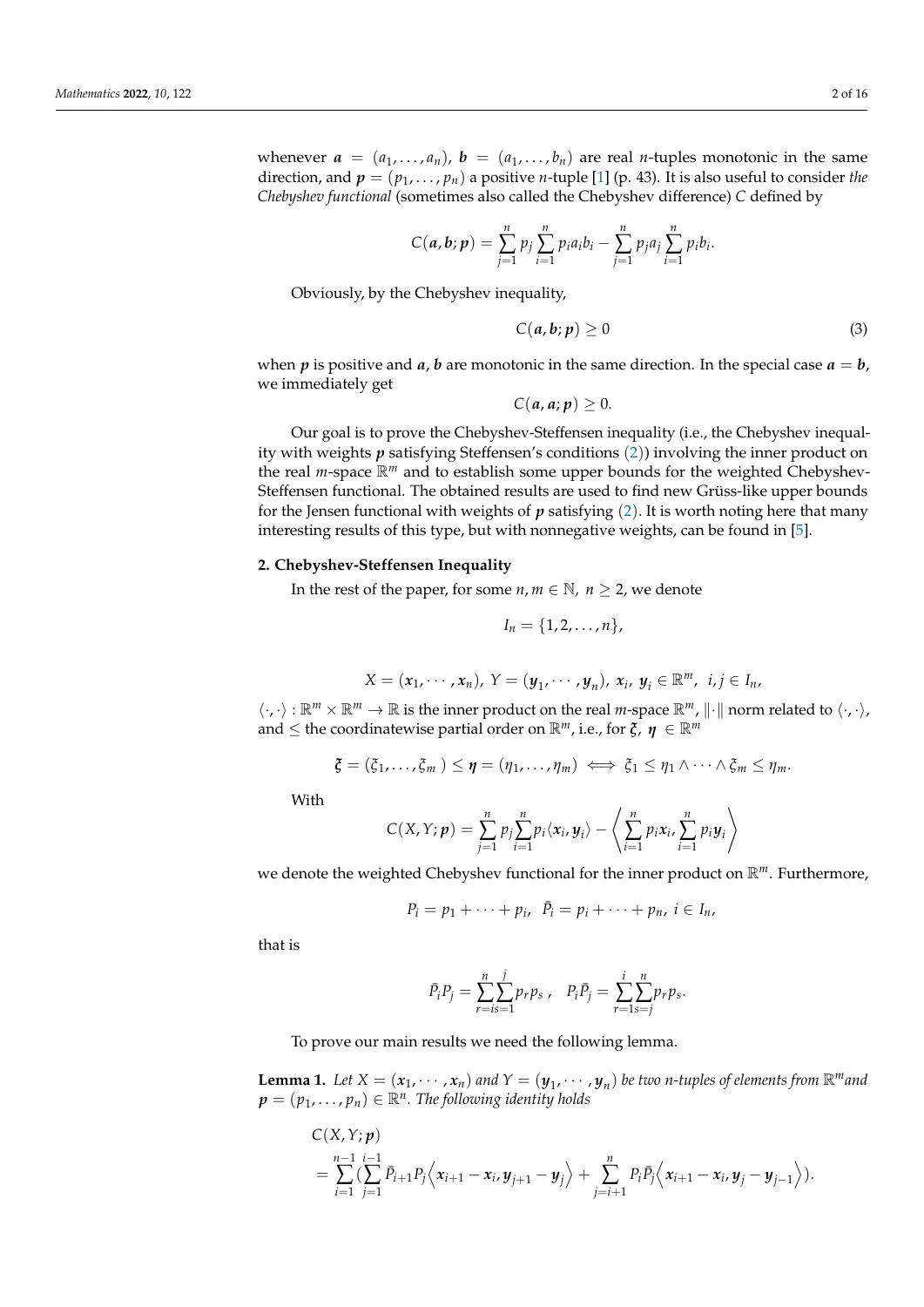**Proof.** It can be easily proved (using summation by parts on the coordinates) that for  $k \in \{2, ..., n-1\}$  and  $\overline{A} = \{a_1, \cdots, a_n\} \subset \mathbb{R}^m$  the following identity holds

<span id="page-2-1"></span>
$$
\sum_{i=1}^{n} p_i a_i = \sum_{i=1}^{k-1} P_i (a_i - a_{i+1}) + P_k a_k + \bar{P}_{k+1} a_{k+1} + \sum_{i=k+2}^{n} \bar{P}_i (a_i - a_{i-1}),
$$
\n(4)

and in border cases  $k = 1$  or  $k = n$ 

$$
\sum_{i=1}^{n} p_i a_i = \bar{P}_1 a_1 + \sum_{i=2}^{n} \bar{P}_i (a_i - a_{i-1})
$$
  

$$
\sum_{i=1}^{n} p_i a_i = P_n a_n - \sum_{i=1}^{n-1} P_i (a_{i+1} - a_i).
$$
 (5)

In all of the cases we assume

<span id="page-2-0"></span>
$$
\sum_{i=k}^{l} x_i = 0, \text{ when } k > l.
$$

It could be checked directly that

$$
\sum_{i=1}^n p_i \sum_{j=1}^n p_j \langle x_j, y_j \rangle - \langle \sum_{i=1}^n p_i x_i, \sum_{i=1}^n p_i y_i \rangle
$$
  
= 
$$
\sum_{i=1}^n p_i \sum_{j=1}^n p_j \langle x_i, y_i - y_j \rangle,
$$

and also

$$
\sum_{i=1}^n p_i \sum_{j=1}^n p_j \langle x_i, y_i - y_j \rangle = \sum_{i=1}^{n-1} \left( \sum_{k=1}^i p_k \sum_{j=1}^n p_j \langle x_{i+1} - x_i, y_j - y_k \rangle \right),
$$

hence

$$
\sum_{i=1}^n p_i \sum_{j=1}^n p_j \langle x_j, y_j \rangle - \langle \sum_{i=1}^n p_i x_i, \sum_{i=1}^n p_i y_i \rangle
$$
  
= 
$$
\sum_{i=1}^{n-1} \left( \sum_{k=1}^i p_k \sum_{j=1}^n p_j \langle x_{i+1} - x_i, y_j - y_k \rangle \right).
$$

Using ([5](#page-2-0)) with  $a_k = \sum_{j=1}^n p_j(y_j - y_k)$  we obtain

$$
\sum_{k=1}^{i} p_k \sum_{j=1}^{n} p_j (\mathbf{y}_j - \mathbf{y}_k)
$$
\n
$$
= P_i \sum_{j=1}^{n} p_j (\mathbf{y}_j - \mathbf{y}_i) - \sum_{k=1}^{i-1} P_k (\sum_{j=1}^{n} p_j (\mathbf{y}_j - \mathbf{y}_{k+1}) - \sum_{j=1}^{n} p_j (\mathbf{y}_j - \mathbf{y}_k))
$$
\n
$$
= P_i (\sum_{j=1}^{n} p_j \mathbf{y}_j - P_n \mathbf{y}_i) - P_n \sum_{k=1}^{i-1} P_k (\mathbf{y}_k - \mathbf{y}_{k+1}),
$$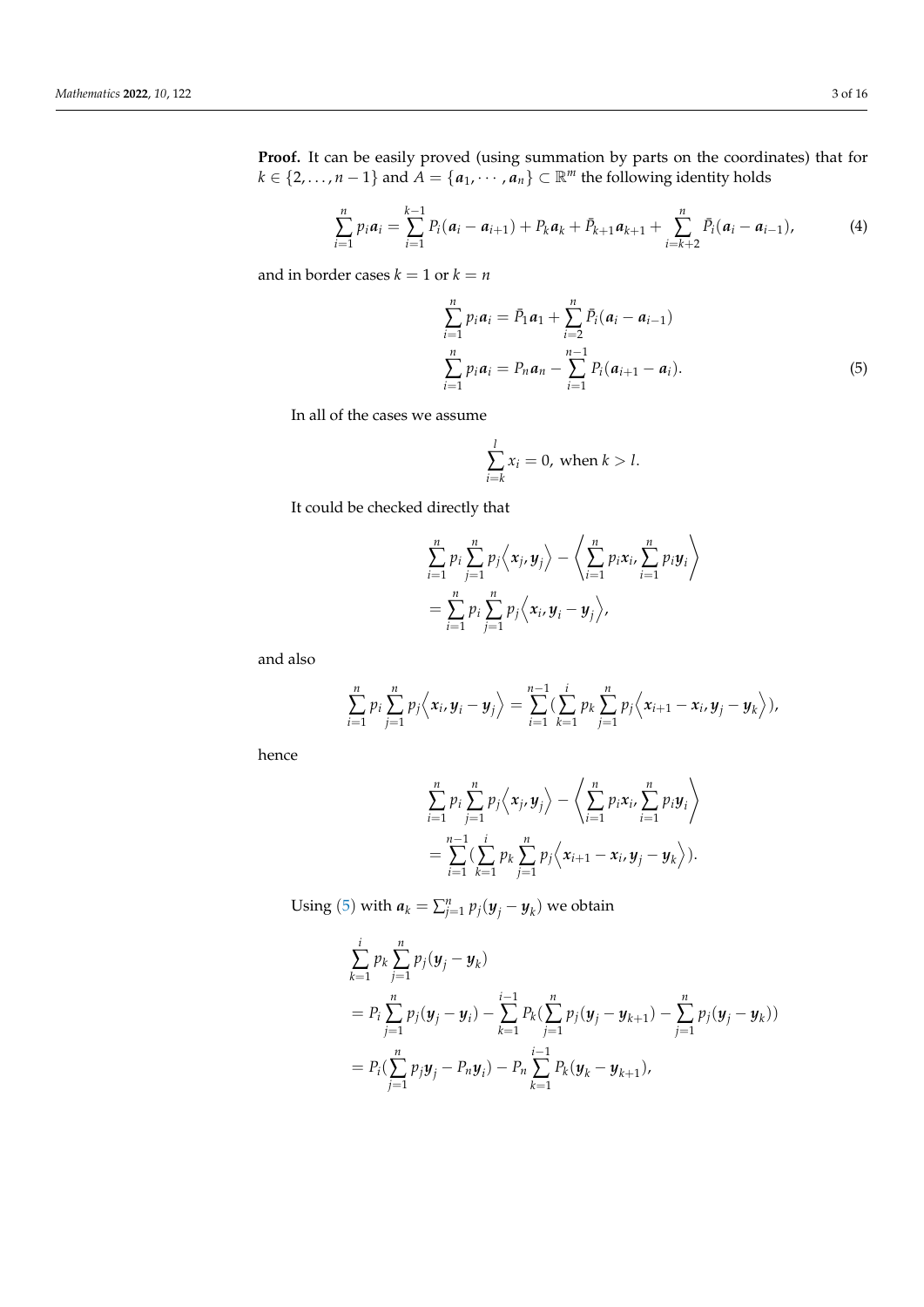and next using ([4](#page-2-1)) with  $a_k = y_k$  we obtain

$$
\sum_{k=1}^{i} p_k \sum_{j=1}^{n} p_j (\mathbf{y}_j - \mathbf{y}_k)
$$
\n
$$
= P_i (\sum_{j=1}^{i-1} P_j (\mathbf{y}_j - \mathbf{y}_{j+1}) + P_i \mathbf{y}_i + \bar{P}_{i+1} \mathbf{y}_{i+1} + \sum_{j=i+2}^{n} \bar{P}_j (\mathbf{y}_j - \mathbf{y}_{j-1}) - P_n \mathbf{y}_i)
$$
\n
$$
- P_n \sum_{k=1}^{i-1} P_k (\mathbf{y}_k - \mathbf{y}_{k+1})
$$
\n
$$
= P_i (\sum_{j=1}^{i-1} P_j (\mathbf{y}_j - \mathbf{y}_{j+1}) - \bar{P}_{i+1} \mathbf{y}_i + \bar{P}_{i+1} \mathbf{y}_{i+1} + \sum_{j=i+2}^{n} \bar{P}_j (\mathbf{y}_j - \mathbf{y}_{j-1}))
$$
\n
$$
- P_n \sum_{j=1}^{i-1} P_j (\mathbf{y}_j - \mathbf{y}_{j+1})
$$
\n
$$
= P_i \sum_{j=1}^{i-1} P_j (\mathbf{y}_j - \mathbf{y}_{j+1}) + P_i \sum_{j=i+1}^{n} \bar{P}_j (\mathbf{y}_j - \mathbf{y}_{j-1}) - P_n \sum_{j=1}^{i-1} P_j (\mathbf{y}_j - \mathbf{y}_{j+1})
$$
\n
$$
= P_i \sum_{j=i+1}^{n} \bar{P}_j (\mathbf{y}_j - \mathbf{y}_{j-1}) - \bar{P}_{i+1} \sum_{j=1}^{i-1} P_j (\mathbf{y}_j - \mathbf{y}_{j+1}).
$$

Hence

$$
\sum_{i=1}^{n} p_i \sum_{j=1}^{n} p_j \langle x_j, y_j \rangle - \langle \sum_{i=1}^{n} p_i x_i, \sum_{i=1}^{n} p_i y_i \rangle
$$
  
= 
$$
\sum_{i=1}^{n-1} (P_i \sum_{j=i+1}^{n} \bar{P}_j \langle x_{i+1} - x_i, y_j - y_{j-1} \rangle - \bar{P}_{i+1} \sum_{j=1}^{i-1} P_j \langle x_{i+1} - x_i, y_j - y_{j+1} \rangle)
$$
  
= 
$$
\sum_{i=1}^{n-1} (\sum_{j=1}^{i-1} \bar{P}_{i+1} P_j \langle x_{i+1} - x_i, y_{j+1} - y_j \rangle + \sum_{j=i+1}^{n} P_i \bar{P}_j \langle x_{i+1} - x_i, y_j - y_{j-1} \rangle).
$$

 $\Box$ 

Note that

$$
\sum_{i=1}^{n-1} \left( \sum_{j=1}^{i-1} \bar{P}_{i+1} P_j + \sum_{j=i+1}^n P_i \bar{P}_j \right) = C(e, e; p),
$$

where  $e = (1, ..., n)$ .

The next theorem states the Chebyshev-Steffensen inequality for the inner product on the real *m*-space  $\mathbb{R}^m$  with weights *p* satisfying ([2](#page-0-1)).

<span id="page-3-2"></span>**Theorem 1.** Let  $X = (x_1, \dots, x_n)$ ,  $Y = (y_1, \dots, y_n)$  be two *n*-tuples of elements from  $\mathbb{R}^m$ *such that*

<span id="page-3-1"></span>
$$
x_{i+1} \ge x_i, \ \ y_{i+1} \ge y_i, \ \ i \in I_{n-1} \tag{6}
$$

*or*

$$
x_{i+1} \leq x_i, \ y_{i+1} \leq y_i, \ i \in I_{n-1}.
$$

*Then for all real n-tuples*  $p = (p_1, \ldots, p_n) \in \mathbb{R}^n$  satisfying ([2](#page-0-1)) the following inequality holds

<span id="page-3-0"></span>
$$
C(X, Y; p) \ge 0. \tag{7}
$$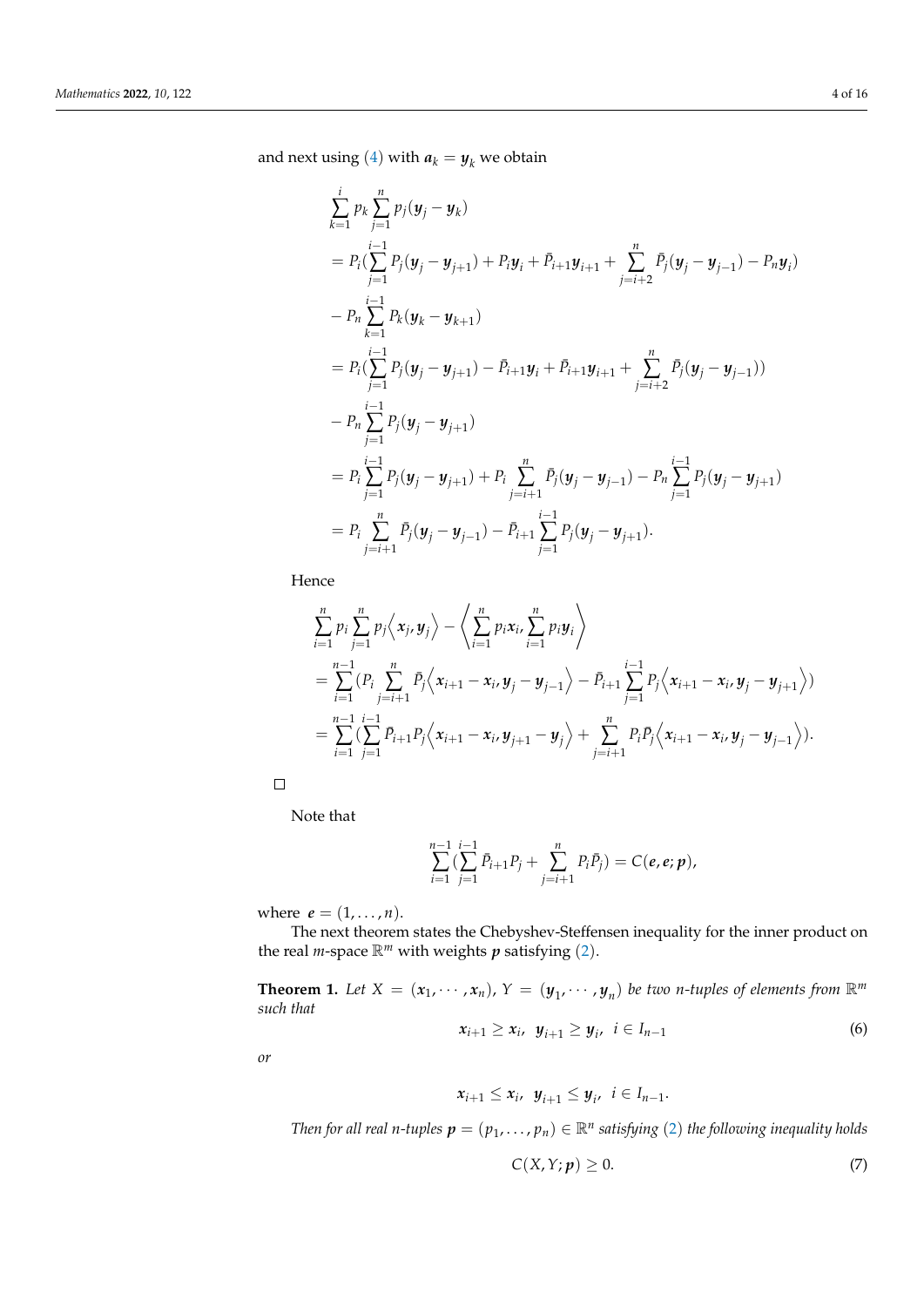*If*

$$
x_{i+1} \geq x_i, \ y_{i+1} \leq y_i, \ i \in I_{n-1}
$$

*or*

$$
x_{i+1} \leq x_i, y_{i+1} \geq y_i, i \in I_{n-1}
$$

*then* ([7](#page-3-0)) *is reversed.*

**Proof.** First note that ([2](#page-0-1)) implies

 $\bar{P}_i = p_i + \cdots + p_n \geq 0, i \in I_n$ ,

hence all products  $P_i \bar{P}_j$  are nonnegative.

Suppose that *X* and *Y* are such that ([6](#page-3-1)) holds. Then

$$
\left\langle x_{i+1} - x_i, y_{j+1} - y_j \right\rangle \geq 0, \ i \in I_{n-1}, \ j \in \{1, \ldots, i-1\},
$$
  

$$
\left\langle x_{i+1} - x_i, y_j - y_{j-1} \right\rangle \geq 0, \ i \in I_{n-1}, j \in \{i+1, \ldots, n\},
$$

and by Lemma [1](#page-1-0) we immediately obtain ([7](#page-3-0)). All other cases can be proven similarly.  $\Box$ 

In the special case  $m = 1$  the Chebyshev-Steffensen functional  $C(X, Y; p)$  reduces to  $C(x, y; p)$ , where  $x = (x_1, \ldots, x_n)$  and  $y = (y_1, \ldots, y_n)$  are real *n*-tuples, and ([7](#page-3-0)) becomes the classical Chebyshev inequality ([3](#page-1-1)) under Steffensen's conditions or, in other words, the one-dimensional Chebyshev-Steffensen inequality.

The coordinatewise partial order is the most obvious choice of order on R*m*, and the conditions on *X* and *Y* in Theorem [1](#page-3-2) are based on it, but it is possible to consider alternative conditions on *X* and *Y*. For instance, we can introduce a notion of monotonicity related to the inner product in the following way.

<span id="page-4-0"></span>**Definition 1.** We say that  $X = (x_1, \dots, x_n)$  and  $Y = (y_1, \dots, y_n)$ , where  $x_i$ ,  $y_i \in \mathbb{R}^m$ , i,  $j \in \mathbb{R}^m$ *In*, *are monotonic in the same direction with respect to the inner product if*

$$
\left\langle x_{i+1}-x_i, y_{j+1}-y_j\right\rangle \geq 0 \text{ for all } i, j \in I_{n-1},
$$

*and we say that they are monotonic in opposite directions with respect to the inner product if the above inequality is reversed.*

It is easy to see that Theorem [1](#page-3-2) can be obtained as a simple consequence of the onedimensional version of the Chebyshev-Steffensen inequality using properties of the inner product. In the following theorem, we prove the Chebyshev-Steffensen inequality under slightly different conditions, which makes the use of Lemma [1](#page-1-0) essential.

<span id="page-4-1"></span>**Theorem 2.** Let  $X = (x_1, \dots, x_n)$  and  $Y = (y_1, \dots, y_n)$  be two *n*-tuples of elements from R*<sup>m</sup> monotonic in the same direction with respect to the inner product. Then for all real n-tuples*  $\pmb{p}=(p_1,\ldots,p_n)\in\mathbb{R}^n$  satisfying  $(2)$  $(2)$  $(2)$ , inequality  $(7)$  $(7)$  $(7)$  holds. If X and Y are monotonic in opposite *directions,* ([7](#page-3-0)) *is reversed.*

**Proof.** Directly from Lemma [1](#page-1-0) and Definition [1.](#page-4-0) □

A natural question to ask is this: Is there a connection between the conditions for *X* and *Y* in Theorem [1](#page-3-2) and in Theorem [2?](#page-4-1) Obviously, monotonicity on the coordinates as in Theorem [1](#page-3-2) implies monotonicity with respect to the inner product as in Definition [1](#page-4-0) but not vice versa, as we show in the next example.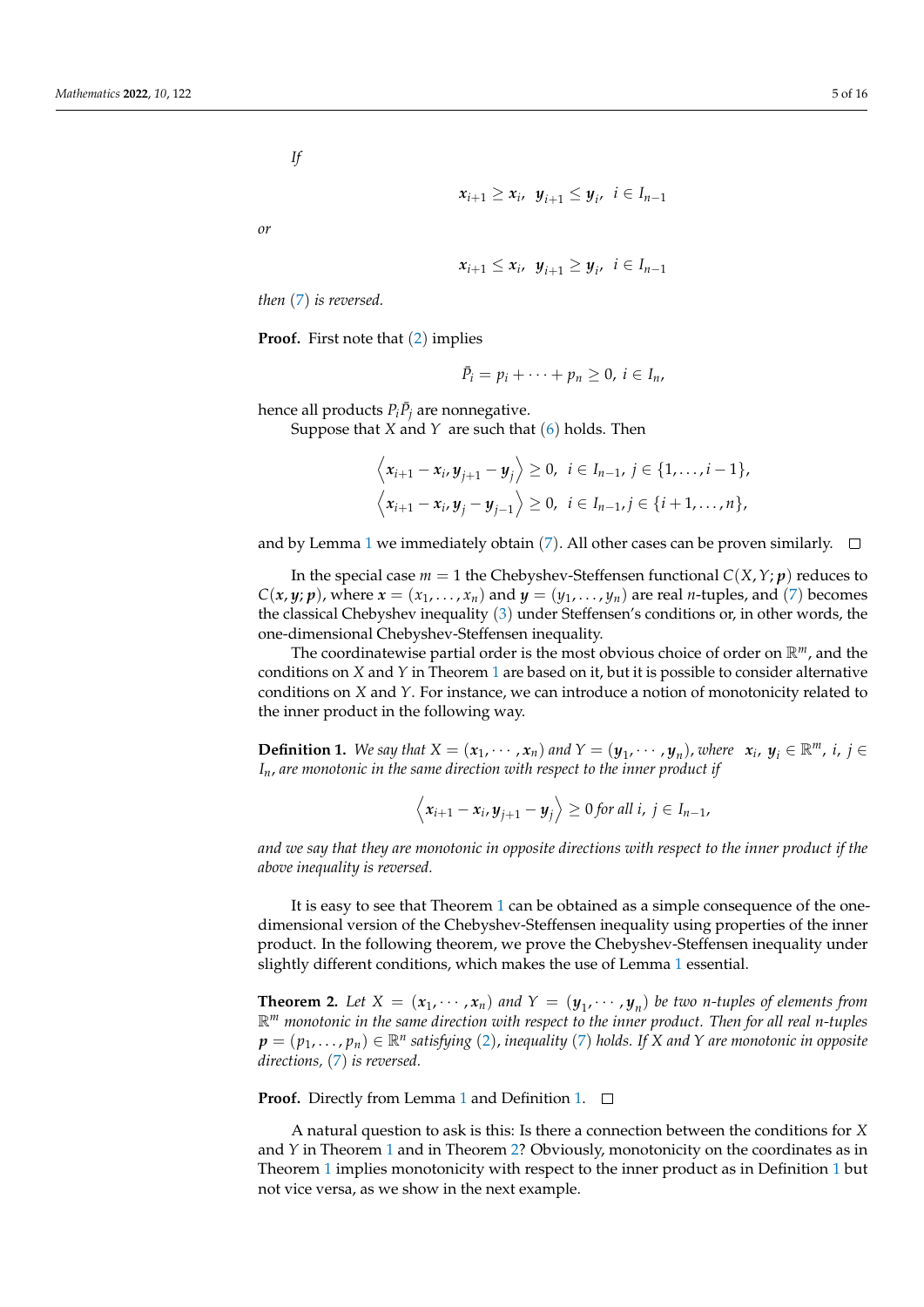**Example 1.** Let  $X = (x_1, x_2)$  and  $Y = (y_1, y_2)$  belong to  $\mathbb{R}^2 \times \mathbb{R}^2$  where  $x_1 = (1, 2)$ ,  $x_2 = (-1, 3)$ ,  $y_1 = (3, 1)$ ,  $y_2 = (0, -1)$ *. Then* 

$$
\langle x_2-x_1,y_2-y_1\rangle=\langle (-2,1),(-3,-2)\rangle=4\geq 0
$$

and Theorem [2](#page-4-1) can be applied. On the other hand,  $x_1$  and  $x_2$  can not be compared in the coordinate*wise partial on*  $\mathbb{R}^2$  *and Theorem [1](#page-3-2) can not be applied. If we choose*  $x_1 = (-1, 2)$ *,*  $x_2 = (-1, 3)$ *,*  $y_1 = (3, 1)$ ,  $y_2 = (0, -1)$  *then* 

$$
\langle x_2-x_1,y_2-y_1\rangle=\langle(0,1),(-3,-2)\rangle=-2\leq 0
$$

*and*

$$
x_2\geq x_1,\ y_2\leq y_1
$$

*hence we can chose either Theorem [1](#page-3-2) or Theorem [2.](#page-4-1)*

The previous example points out that Theorem [2](#page-4-1) is better than Theorem [1,](#page-3-2) but from the numerical point of view, it is good to have Theorem [1](#page-3-2) too.

<span id="page-5-2"></span>**Remark 1.** *In [\[6\]](#page-15-5) (Theorem [4\)](#page-6-0) the author considered some other conditions for weights of p, such as*

$$
0\leq P_n\leq P_i,\ i\in I_{n-1}
$$

*or*

$$
0\leq P_n\leq \bar{P}_i, i\in\{2,\ldots,n\}.
$$

*It can be easily seen that if the first assumption holds we get*

$$
\bar{P}_i\leq 0,\ i\in\{2,\ldots,n\},\
$$

*and if the second holds we get*

$$
P_k\leq 0,\ i\in I_{n-1}.
$$

In both cases the products  $\bar{P}_{i+1}P_j$  and  $P_i\bar{P}_j$  in

$$
\sum_{i=1}^{n-1} \left( \sum_{j=1}^{i-1} \bar{P}_{i+1} P_j \left\langle x_{i+1} - x_i, y_{j+1} - y_j \right\rangle + \sum_{j=i+1}^{n} P_i \bar{P}_j \left\langle x_{i+1} - x_i, y_j - y_{j-1} \right\rangle \right)
$$

*are nonpositive. From that we conclude that under such conditions on p and the same conditions on X and Y as in Theorem [1](#page-3-2) or Theorem [2](#page-4-1) in all of the cases, inequality* ([7](#page-3-0)) *is reversed.*

#### <span id="page-5-3"></span>**3. Bounds for the Chebyshev-Steffensen Functional**

Our next goal is to establish upper bounds for the Chebyshev-Steffensen functional under various conditions of *X* and *Y*.

<span id="page-5-1"></span>**Theorem 3.** Let  $X = (x_1, \dots, x_n)$  and  $Y = (y_1, \dots, y_n)$  be two *n*-tuples of elements from R*<sup>m</sup> monotonic in the same direction with respect to the inner product. Then for all real n-tuples*  $\boldsymbol{p}=(p_1,\ldots,p_n)\in\mathbb{R}^n$  satisfying  $(2)$  $(2)$  $(2)$ , the following inequalities hold

<span id="page-5-0"></span>
$$
0 \leq C(X,Y;\bm{p}) \leq \left\langle \sum_{i=1}^{n-1} \tilde{P}_i(x_{i+1}-x_i), y_n - y_1 \right\rangle,
$$
 (8)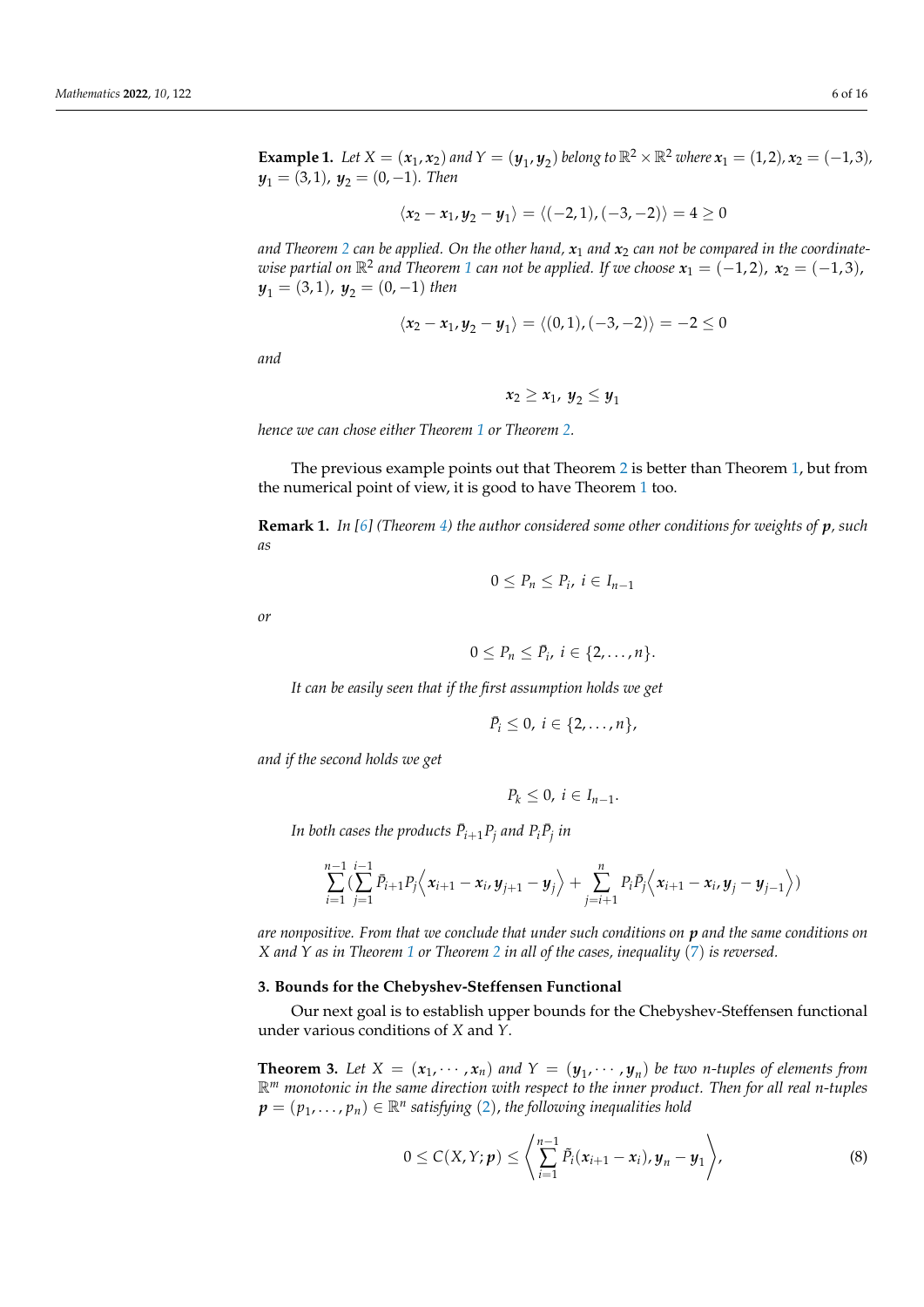*where*

$$
\tilde{P}_i = \sum_{j=1}^{i-1} \bar{P}_{i+1} P_j + \sum_{j=i+1}^{n} P_i \bar{P}_j, \ i \in \{1, \dots, n\}.
$$

**Proof.** The left hand inequality in  $(8)$  $(8)$  $(8)$  follows from Theorem [2.](#page-4-1)

For all  $i \in I_{n-1}$  we can write

$$
\langle x_{i+1}-x_i,y_2-y_1\rangle+\cdots+\langle x_{i+1}-x_i,y_n-y_{n-1}\rangle
$$
  
=  $\langle x_{i+1}-x_i,y_2-y_1+\cdots+y_n-y_{n-1}\rangle=\langle x_{i+1}-x_i,y_n-y_1\rangle.$ 

Since *X* and *Y* are monotonic in the same direction with respect to the inner product and the sum of the nonnegative summands is never smaller than any of its summands, we conclude that for all  $i, j \in I_{n-1}$ 

$$
0\leq \langle x_{i+1}-x_i,y_{j+1}-y_j\rangle\leq \langle x_{i+1}-x_i,y_n-y_1\rangle.
$$

Then, by Lemma [1,](#page-1-0) we obtain

$$
C(X, Y; p)
$$
  
\n
$$
\leq \sum_{i=1}^{n-1} (\sum_{j=1}^{i-1} \bar{P}_{i+1} P_j \langle x_{i+1} - x_i, y_n - y_1 \rangle + \sum_{j=i+1}^{n} P_i \bar{P}_j \langle x_{i+1} - x_i, y_n - y_1 \rangle)
$$
  
\n
$$
= \sum_{i=1}^{n-1} (\sum_{j=1}^{i-1} \bar{P}_{i+1} P_j + \sum_{j=i+1}^{n} P_i \bar{P}_j) \langle x_{i+1} - x_i, y_n - y_1 \rangle
$$
  
\n
$$
= \left\langle \sum_{i=1}^{n-1} \tilde{P}_i (x_{i+1} - x_i), y_n - y_1 \right\rangle.
$$

 $\Box$ 

In the rest of the paper we denote

$$
\tilde{P}_i = \sum_{j=1}^{i-1} \bar{P}_{i+1} P_j + \sum_{j=i+1}^{n} P_i \bar{P}_j, i \in I_n,
$$

as in Theorem [3.](#page-5-1)

A simple way to bound the Chebyshev-Steffensen functional without monotonicity conditions is given in the following theorem.

<span id="page-6-0"></span>**Theorem 4.** Let  $X = (x_1, \dots, x_n)$  and  $Y = (y_1, \dots, y_n)$  be two *n*-tuples of elements from  $\mathbb{R}^m$ *and let*  $\mu$ ,  $\nu \in \mathbb{R}_+$  *be such that* 

<span id="page-6-1"></span>
$$
||x_{i+1}-x_i|| \leq \mu, \ \ ||y_{i+1}-y_i|| \leq \nu, \ \ i \in I_{n-1}.
$$
 (9)

*Then for all real n-tuples*  $p = (p_1, \ldots, p_n) \in \mathbb{R}^n$  satisfying ([2](#page-0-1)), the following inequality *holds*

<span id="page-6-2"></span>
$$
|C(X,Y;\boldsymbol{p})| \leq \mu \nu \sum_{i=1}^{n-1} \tilde{P}_i.
$$
 (10)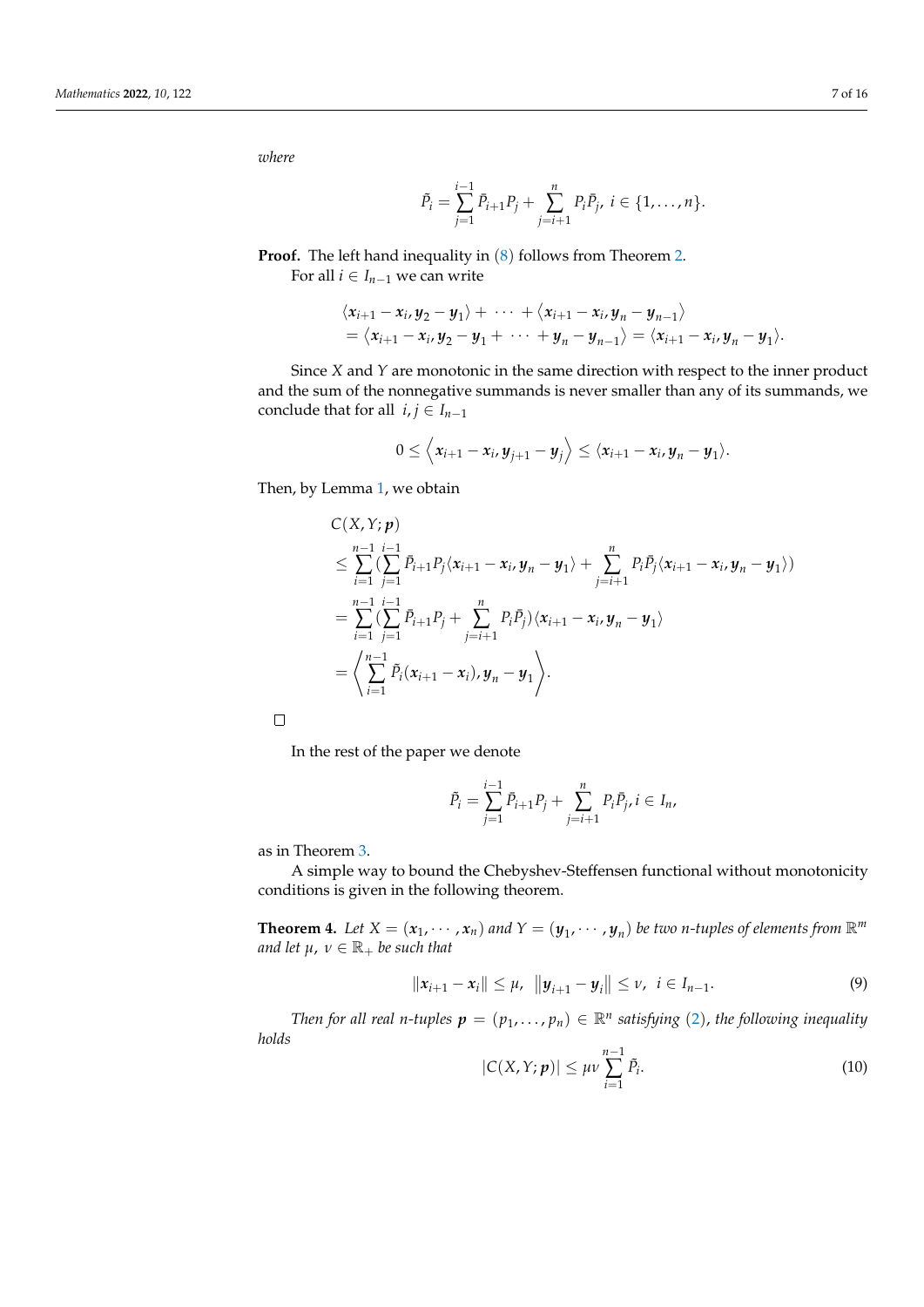**Proof.** Using Lemma [1](#page-1-0) and the Cauchy–Bunyakovsky–Schwarz inequality for inner product spaces we obtain

$$
|C(X,Y;p)|
$$
  
\n
$$
\leq \sum_{i=1}^{n-1} \sum_{j=1}^{i-1} \bar{P}_{i+1} P_j \Big| \Big\langle x_{i+1} - x_i, y_{j+1} - y_j \Big\rangle \Big| + \sum_{j=i+1}^{n} P_i \bar{P}_j \Big| \Big\langle x_{i+1} - x_i, y_j - y_{j-1} \Big\rangle \Big|
$$
  
\n
$$
\leq \sum_{i=1}^{n-1} \sum_{j=1}^{i-1} \sum_{j=1}^{n} P_{i+1} P_j \|x_{i+1} - x_i\| \Big\| y_{j+1} - y_j \Big\| + \sum_{j=i+1}^{n} P_i \bar{P}_j \|x_{i+1} - x_i\| \Big\| y_j - y_{j-1} \Big\|
$$
  
\n
$$
\leq \mu \nu \sum_{i=1}^{n-1} \sum_{j=1}^{i-1} \bar{P}_{i+1} P_j + \sum_{j=i+1}^{n} P_i \bar{P}_j = \mu \nu \sum_{i=1}^{n-1} \tilde{P}_i.
$$

 $\Box$ 

Observe that in the special case  $m = 1$  conditions ([9](#page-6-1)) become

$$
|x_{i+1}-x_i| \leq \mu, \ |y_{i+1}-y_i| \leq \nu, \ i \in I_{n-1},
$$

and by Theorem [4](#page-6-0) we get

$$
|C(\mathbf{x}, \mathbf{y}; \mathbf{p})| = \left| \sum_{i=1}^{n} p_i \sum_{i=1}^{n} p_i x_i y_i - \sum_{i=1}^{n} p_i x_i \sum_{i=1}^{n} p_i y_i \right|
$$
  

$$
\leq \mu \nu \sum_{i=1}^{n-1} \left( \sum_{j=1}^{i-1} \bar{P}_{i+1} P_j + \sum_{j=i+1}^{n} P_i \bar{P}_j \right) = \mu \nu \sum_{i=1}^{n-1} \tilde{P}_i,
$$

which (with a slightly different notation) is a Grüss-like inequality obtained in [\[6\]](#page-15-5) (Theorem [4\)](#page-6-0). Some related results considering positive weights can be found in [\[7](#page-15-6)[,8\]](#page-15-7).

As in Remark [1,](#page-5-2) we can consider alternative conditions on weights *p*

$$
0\leq P_n\leq P_i,\ i\in I_{n-1}
$$

or

$$
0\leq P_n\leq \bar{P}_i, i\in\{2,\ldots,n\}.
$$

In either of those cases, ([10](#page-6-2)) becomes (remember the nonpositivity of  $\sum_{i=1}^{n-1} \tilde{P}_i$ )

<span id="page-7-0"></span>
$$
|C(X,Y;p)| \leq -\mu \nu \sum_{i=1}^{n-1} \tilde{P}_i.
$$

There is a way to bound the Chebyshev-Steffensen functional without bounding  $||x_{i+1} - x_i||$  and  $||y_{i+1} - y_i||$ : instead, we have to consider the max  $P_i \bar{P}_j$ .

<span id="page-7-1"></span>**Theorem 5.** Let  $X = (x_1, \dots, x_n)$  and  $Y = (y_1, \dots, y_n)$  be two *n*-tuples of elements from  $\mathbb{R}^m$ . *Then for all real n-tuples*  $p = (p_1, ..., p_n) \in \mathbb{R}^n$  satisfying ([2](#page-0-1)), the following inequalities hold

$$
|C(X,Y;\boldsymbol{p})| \leq \max_{\substack{i\in I_{n-1} \\ j\in I_n\setminus\{1\}}} \left\{ P_i \bar{P}_j \right\} \sum_{i=1}^{n-1} \sum_{j=1}^{n-1} \left| \left\langle x_{i+1} - x_i, y_{j+1} - y_j \right\rangle \right|
$$
  

$$
\leq \max_{\substack{i\in I_{n-1} \\ j\in I_n\setminus\{1\}}} \left\{ P_i \bar{P}_j \right\} \sum_{i,j=1}^{n-1} \left\| x_{i+1} - x_i \right\| \left\| y_{j+1} - y_j \right\|. \tag{11}
$$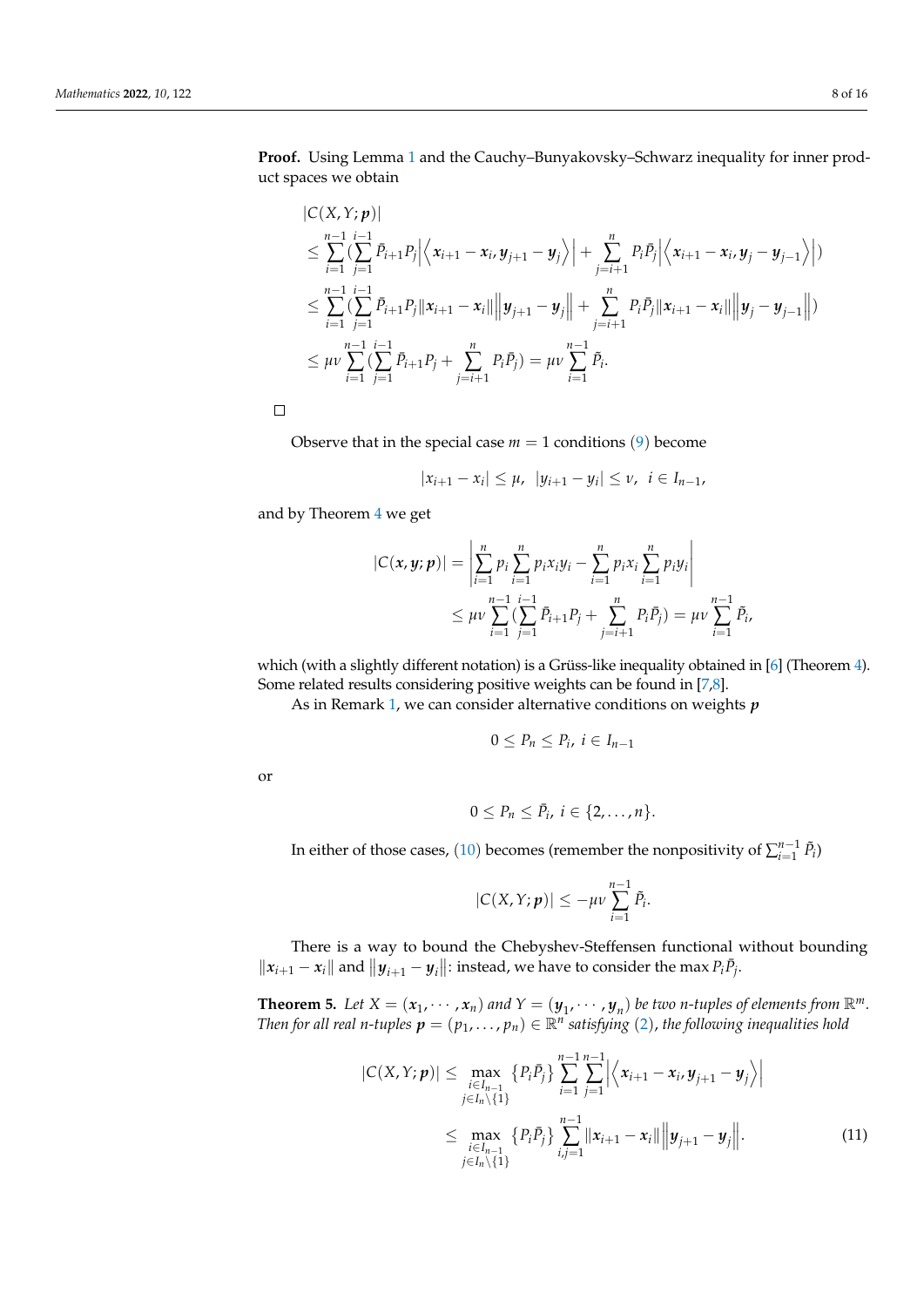**Proof.** Similarly, as in the proof of Theorem [4,](#page-6-0) we have

$$
|C(X,Y;\boldsymbol{p})|
$$
  
\n
$$
\leq \sum_{i=1}^{n-1} \sum_{j=1}^{i-1} \bar{P}_{i+1} P_j \Big| \Big\langle x_{i+1} - x_{i}, y_{j+1} - y_j \Big\rangle \Big| + \sum_{j=i+1}^{n} P_i \bar{P}_j \Big| \Big\langle x_{i+1} - x_{i}, y_{j} - y_{j-1} \Big\rangle \Big|)
$$
  
\n
$$
\leq \max_{i \in I_{n-1}} \Big\{ P_i \bar{P}_j \Big\} \sum_{i=1}^{n-1} \Big\langle \sum_{j=1}^{i-1} \Big| \Big\langle x_{i+1} - x_{i}, y_{j+1} - y_j \Big\rangle \Big| + \sum_{j=i+1}^{n} \Big| \Big\langle x_{i+1} - x_{i}, y_{j} - y_{j-1} \Big\rangle \Big|)
$$
  
\n
$$
= \max_{\substack{i \in I_{n-1} \\ j \in I_n \setminus \{1\}}} \Big\{ P_i \bar{P}_j \Big\} \sum_{i=1}^{n-1} \sum_{j=1}^{n-1} \Big| \Big\langle x_{i+1} - x_{i}, y_{j+1} - y_j \Big\rangle \Big|
$$
  
\n
$$
\leq \max_{\substack{i \in I_{n-1} \\ i \in I_{n-1}}} \Big\{ P_i \bar{P}_j \Big\} \sum_{i=1}^{n-1} \sum_{j=1}^{n-1} \|x_{i+1} - x_i\| \Big\| y_{j+1} - y_j \Big\|.
$$

 $\Box$ 

In [\[9\]](#page-15-8), the authors proved the following inequality

$$
||C(\alpha, X; \boldsymbol{p})|| \leq \max_{i \in I_{n-1}} \{P_i \overline{P}_{i+1}\} \sum_{i=1}^{n-1} |\alpha_{i+1} - \alpha_i| \sum_{i=1}^{n-1} ||x_{i+1} - x_i||,
$$

where  $X = (x_1, \dots, x_n)$  is an *n*-tuple of elements from a normed linear space  $(V, \|\cdot\|)$  over  $\mathbb{R}$ ,  $\alpha = (\alpha_1, \dots, \alpha_n) \in \mathbb{R}^n$  and weights  $p = (p_1, \dots, p_n) \in \mathbb{R}^n$  nonnegative. Obviously, dealing with nonnegative weights gives more liberty because in that case we have

$$
\max_{\substack{i\in I_{n-1}\\j\in I_{i-1}}} \{P_j \bar{P}_{i+1}\} \le \max_{\substack{i\in I_{n-1}\\j\in I_{n-1}}} \{P_j \bar{P}_{i+1}\} = \max_{i\in I_{n-1}} \{P_i \bar{P}_{i+1}\},
$$

and since for such weights  $\bar{P}_i \geq \bar{P}_j$  when  $i \leq j$  we get

$$
\max_{\substack{i\in I_{n-1}\\j\in\{i+1,\dots,n\}}} \{P_i\bar{P}_j\} \le \max_{i\in I_{n-1}} \{P_i\bar{P}_{i+1}\}.
$$

This means that for nonnegative weights, *p* inequalities ([11](#page-7-0)) can be reformulated in the following way

$$
|C(X,Y;\boldsymbol{p})| \leq \max_{i \in I_{n-1}} \{P_i \bar{P}_{i+1}\} \sum_{i=1}^{n-1} \sum_{j=1}^{n-1} \left| \left\langle x_{i+1} - x_i, y_{j+1} - y_j \right\rangle \right|
$$
  

$$
\leq \max_{i \in I_{n-1}} \{P_i \bar{P}_{i+1}\} \sum_{i,j=1}^{n-1} ||x_{i+1} - x_i|| \left\|y_{j+1} - y_j\right\|.
$$

In the special case  $p = (\frac{1}{n}, \ldots, \frac{1}{n})$ , we get

$$
\max_{i\in I_{n-1}}\{P_i\overline{P}_{i+1}\}=P_{\lfloor \frac{n}{2}\rfloor}\overline{P}_{\lfloor \frac{n}{2}\rfloor+1}=\frac{1}{n}\left\lfloor \frac{n}{2}\right\rfloor\left(1-\frac{1}{n}\left\lfloor \frac{n}{2}\right\rfloor\right),
$$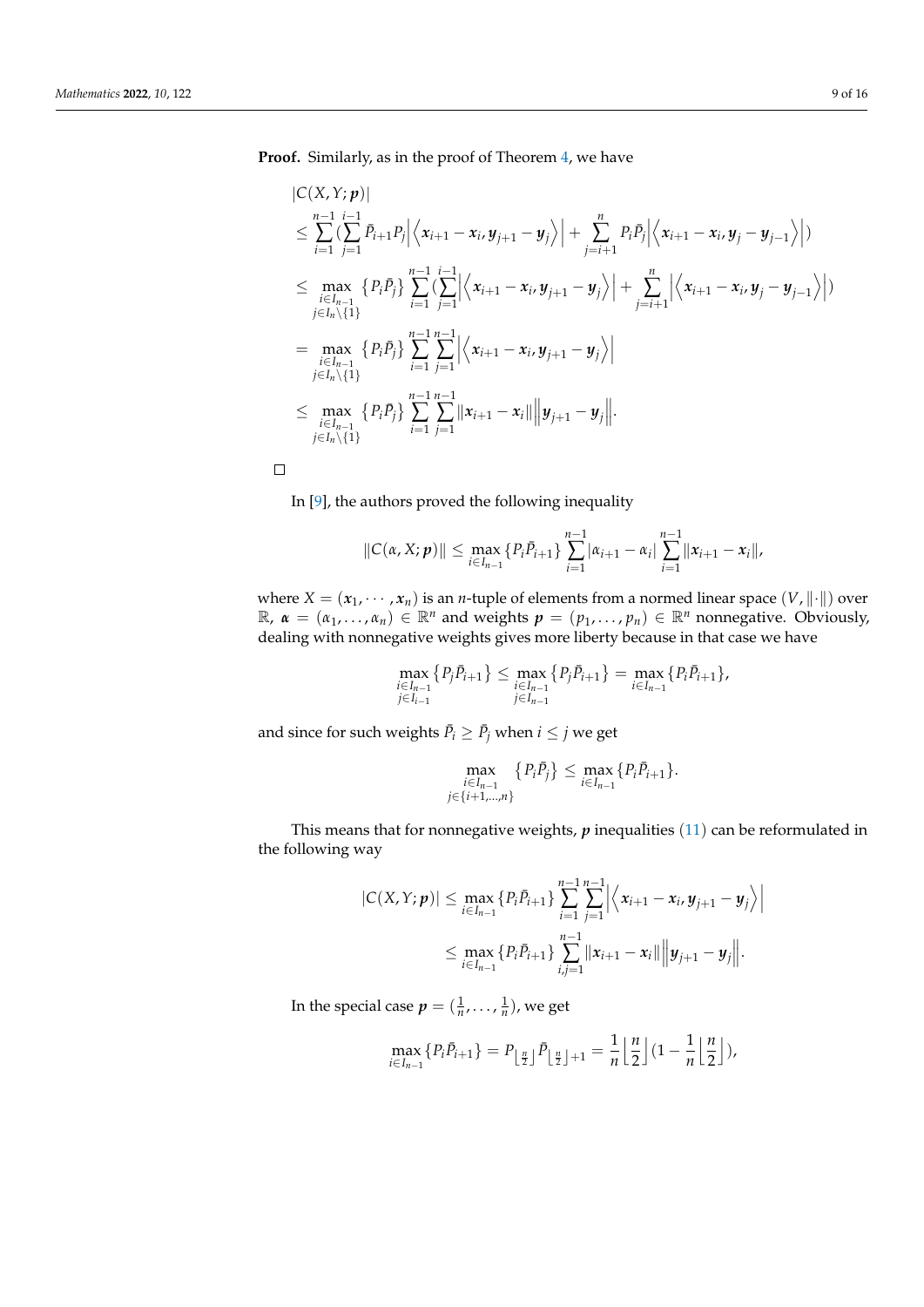and

$$
\begin{aligned} \left|C(X,Y;p)\right| &\leq \frac{1}{n}\left\lfloor\frac{n}{2}\right\rfloor\left(1-\frac{1}{n}\left\lfloor\frac{n}{2}\right\rfloor\right)\sum_{i=1}^{n-1}\sum_{j=1}^{n-1} \left|\left\langle x_{i+1}-x_i,y_{j+1}-y_j\right\rangle\right| \\ &\leq \frac{1}{n}\left\lfloor\frac{n}{2}\right\rfloor\left(1-\frac{1}{n}\left\lfloor\frac{n}{2}\right\rfloor\right)\sum_{i,j=1}^{n-1} \left\|x_{i+1}-x_i\right\|\left\|y_{j+1}-y_j\right\|.\end{aligned}
$$

At the end of this section we give a theorem that combines some of the previous approaches.

<span id="page-9-0"></span>**Theorem 6.** Let  $X = (x_1, \dots, x_n)$  and  $Y = (y_1, \dots, y_n)$  be two *n*-tuples of elements from  $\mathbb{R}^m$ *and*  $m, M \in \mathbb{R}^m$  *such that* 

$$
x_{i+1}\geq x_i, i\in\{1,\ldots,n-1\},\
$$

$$
m\leq y_i\leq M,\ i\in I_n.
$$

*Then for all real n-tuples*  $p = (p_1, ..., p_n) \in \mathbb{R}^n$  satisfying ([2](#page-0-1))

$$
|C(X,Y;p)| \leq \left| \left\langle \sum_{i=1}^{n-1} \tilde{P}_i(x_{i+1} - x_i), M - m \right\rangle \right|
$$
  

$$
\leq ||M - m|| \left\| \sum_{i=1}^{n-1} \tilde{P}_i(x_{i+1} - x_i) \right\|
$$
  

$$
\leq ||M - m|| \sum_{i=1}^{n-1} \tilde{P}_i ||x_{i+1} - x_i||.
$$

**Proof.** The conditions of this theorem imply that for all  $i, j \in \{1, \ldots, n-1\}$ 

$$
\left\langle x_{i+1}-x_i,y_{j+1}-y_j\right\rangle\leq \left\langle x_{i+1}-x_i,M-m\right\rangle.
$$

By Lemma [1](#page-1-0) we get

$$
C(X,Y;p)=\sum_{i=1}^{n-1}\sum_{j=1}^{i-1} \bar{P}_{i+1}P_j\Big\langle x_{i+1}-x_i,y_{j+1}-y_j\Big\rangle+\sum_{j=i+1}^{n} P_i\bar{P}_j\Big\langle x_{i+1}-x_i,y_j-y_{j-1}\Big\rangle)\leq \sum_{i=1}^{n-1}\sum_{j=1}^{i-1} \bar{P}_{i+1}P_j\langle x_{i+1}-x_i,M-m\rangle+\sum_{j=i+1}^{n} P_i\bar{P}_j\langle x_{i+1}-x_i,M-m\rangle)=\Big\langle \sum_{i=1}^{n-1} \tilde{P}_i(x_{i+1}-x_i),M-m\Big\rangle.
$$

By the Cauchy–Bunyakovsky–Schwarz inequality for inner product spaces and the triangle inequality we obtain

$$
|C(X, Y; p)| \le \left\| \sum_{i=1}^{n-1} \tilde{P}_i(x_{i+1} - x_i) \right\| \|M - m\|
$$
  

$$
\le \sum_{i=1}^{n-1} \tilde{P}_i \|x_{i+1} - x_i\| \|M - m\|,
$$

which completes the proof.  $\square$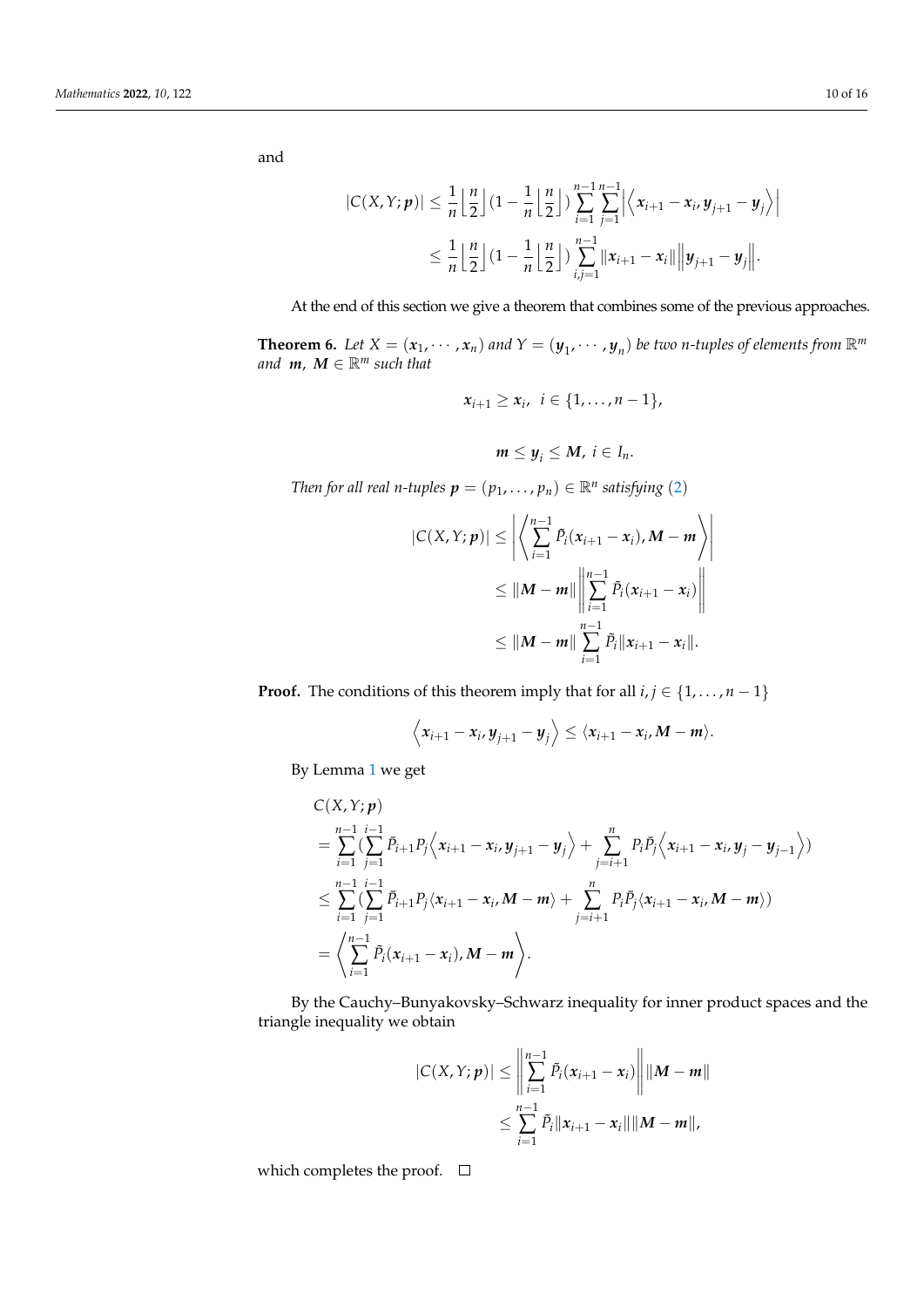## <span id="page-10-3"></span>**4. Steffensen-Grüss Inequality**

In this section, we show how some of the results from Sections [2](#page-1-2) and [3](#page-5-3) can be used to obtain Grüss-like upper bounds for the Jensen-Steffensen functional. In this section, *conv*[*S*] denotes the convex hull of *S*  $\subseteq \mathbb{R}^m$ .

<span id="page-10-2"></span>**Theorem 7.** Let U be an open convex subset of  $\mathbb{R}^m$  and  $X = (x_1, \dots, x_n) \in U^n$  such that

<span id="page-10-1"></span>
$$
x_{i+1}\geq x_i, \ \ i\in I_{n-1}.
$$

*Let*  $f: U \to \mathbb{R}$  *be a continuously differentiable function and*  $m, M \in \mathbb{R}^m$  *such that* 

<span id="page-10-0"></span>
$$
m \leq \nabla f(x) \leq M, \text{ for all } x \in \text{conv}[x_1, \ldots, x_n]. \tag{12}
$$

*Then for all*  $p = (p_1, \ldots, p_n) \in \mathbb{R}^n$  satisfying ([2](#page-0-1)), the following inequalities hold

$$
\left| \frac{1}{P_n} \sum_{i=1}^n p_i f(x_i) - f(\frac{1}{P_n} \sum_{i=1}^n p_i x_i) \right| \leq \frac{1}{P_n^2} \left| \left\langle \sum_{i=1}^{n-1} \tilde{P}_i (x_{i+1} - x_i), M - m \right\rangle \right|
$$
  

$$
\leq \frac{\|M - m\|}{P_n^2} \left\| \sum_{i=1}^{n-1} \tilde{P}_i (x_{i+1} - x_i) \right\|
$$
  

$$
\leq \frac{\|M - m\|}{P_n^2} \sum_{i=1}^{n-1} \tilde{P}_i \|x_{i+1} - x_i\|.
$$
 (13)

**Proof.** First, note that continuity of the partial derivatives on *U* implies the existence of some  $m, M \in \mathbb{R}^m$  such that ([12](#page-10-0)) holds. Furthermore, under condition ([2](#page-0-1)) on the weights  $p$ , we have

$$
\bar{x}=\frac{1}{P_n}\sum_{i=1}^n p_i x_i\in conv[x_1,\ldots,x_n]\subset U.
$$

From the mean-value theorem we know that for any  $x, y \in conv[x_1, \ldots, x_n]$  there exists some  $\theta \in (0,1)$  such that

$$
f(\mathbf{x}) - f(\mathbf{y}) = \langle \nabla f(\mathbf{z}), \mathbf{x} - \mathbf{y} \rangle,
$$

where  $z = y + \theta(x - y)$ . Applying this to  $x = x_i$ ,  $y = \bar{x}$  and  $z = z_i = \bar{x} + \theta_i(x_i - \bar{x}) \in$ *conv*[ $x_1$ , . . . ,  $x_n$ ] we obtain

$$
f(\mathbf{x}_i) - f(\bar{\mathbf{x}}) = \langle \nabla f(\mathbf{z}_i), \mathbf{x}_i - \bar{\mathbf{x}} \rangle, \ i \in I_n.
$$

Multiplying the above equality by  $p_i$  and summing over  $i$  we obtain

$$
\sum_{i=1}^{n} p_i f(x_i) - P_n f(\bar{x}) = \sum_{i=1}^{n} p_i \langle \nabla f(z_i), x_i - \bar{x} \rangle
$$
  
= 
$$
\sum_{i=1}^{n} p_i (\langle x_i, \nabla f(z_i) \rangle - \langle \bar{x}, \nabla f(z_i) \rangle),
$$

and therefore, after multiplication with *Pn*,

$$
P_n\sum_{i=1}^n p_i f(x_i) - P_n^2 f(\bar{x}) = P_n\sum_{i=1}^n p_i \langle x_i, \nabla f(z_i) \rangle - \left\langle \sum_{i=1}^n p_i x_i, \sum_{i=1}^n p_i \nabla f(z_i) \right\rangle.
$$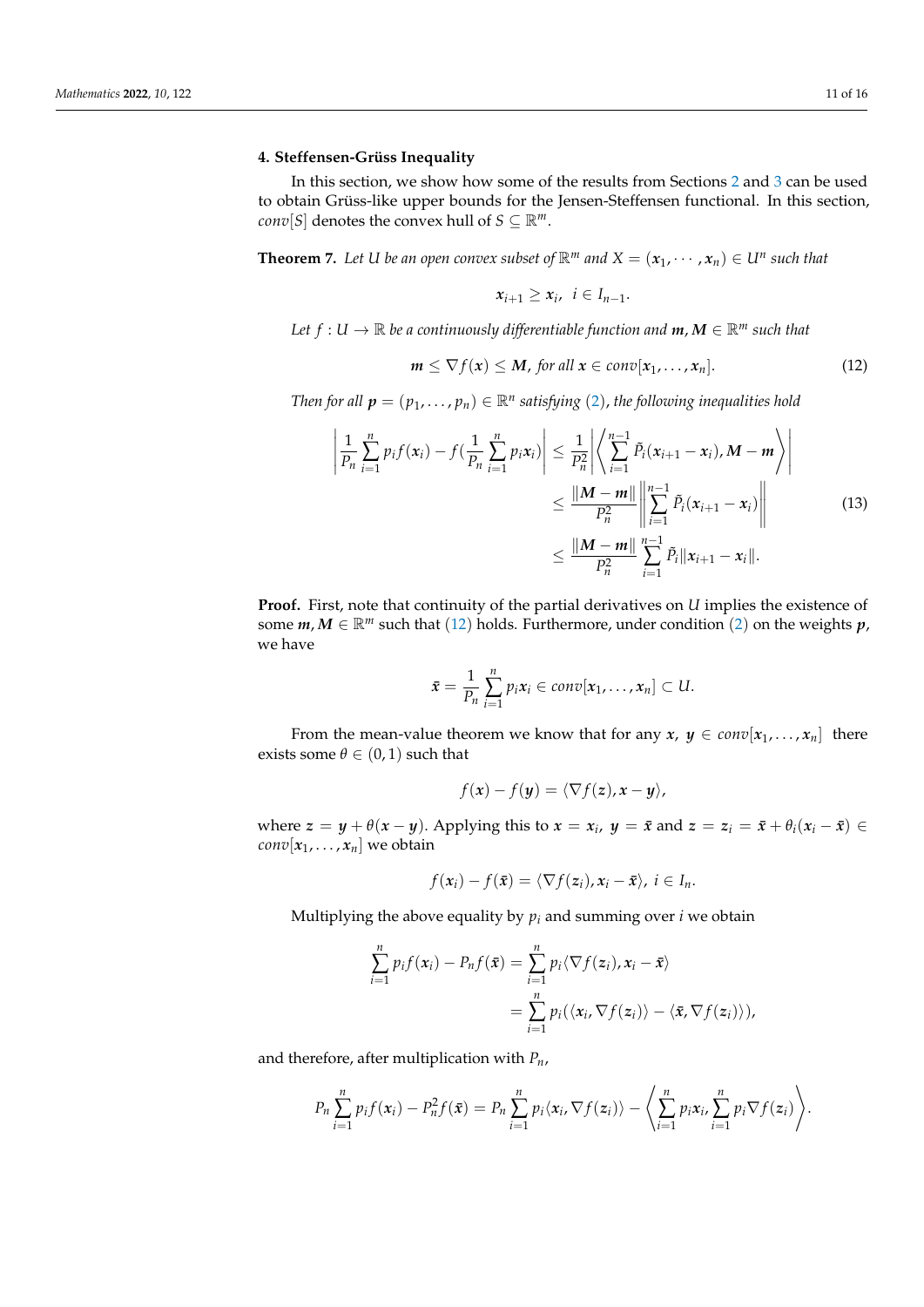If in Theorem [6](#page-9-0) we choose  $y_i = \nabla f(z_i)$ , we get

$$
|C(X,Y;p)| = \left| P_n \sum_{i=1}^n p_i \langle x_i, y_i \rangle - \left\langle \sum_{i=1}^n p_i x_i, \sum_{i=1}^n p_i y_i \right\rangle \right|
$$
  
 
$$
\leq ||M-m|| \sum_{i=1}^{n-1} \tilde{P}_i ||x_{i+1} - x_i||.
$$

This implies

$$
\left| P_n \sum_{i=1}^n p_i f(x_i) - P_n^2 f(\bar{x}) \right| \le \left| \left\langle \sum_{i=1}^{n-1} \tilde{P}_i (x_{i+1} - x_i), M - m \right\rangle \right|
$$
  

$$
\le \|M - m\| \left\| \sum_{i=1}^{n-1} \tilde{P}_i (x_{i+1} - x_i) \right\|
$$
  

$$
\le \|M - m\| \sum_{i=1}^{n-1} \tilde{P}_i \|x_{i+1} - x_i\|,
$$

which, after division by  $P_n^2$ , becomes ([13](#page-10-1)).

Posing a stronger condition on  $\nabla f$ , namely the condition of Lipschitz continuity, we are able to remove the monotonicity condition for *X* =  $(x_1, \dots, x_n)$ .

**Theorem 8.** Let U be an open convex subset of  $\mathbb{R}^m$  and  $X = (x_1, \dots, x_n) \in U^n$ . Let  $f : U \to \mathbb{R}$ *be a differentiable function such that for some L* > 0 ∇ *f satisfies the Lipschitz condition*

$$
\|\nabla f(\mathbf{y}) - \nabla f(\mathbf{x})\| \le L \|\mathbf{y} - \mathbf{x}\|, \text{ for all } \mathbf{x}, \mathbf{y} \in \text{conv}[\mathbf{x}_1, \ldots, \mathbf{x}_n].
$$

*Then for all*  $p = (p_1, \ldots, p_n) \in \mathbb{R}^n$  satisfying ([2](#page-0-1)), the following inequality holds

$$
\left|\frac{1}{P_n}\sum_{i=1}^n p_i f(x_i) - f(\frac{1}{P_n}\sum_{i=1}^n p_i x_i)\right| \leq \frac{L\Delta}{P_n^2}\max_{\substack{i\in I_{n-1} \\ j\in I_n\setminus\{1\}}} \left\{P_i \bar{P}_j\right\} \sum_{i=1}^{n-1} \|x_{i+1} - x_i\|,
$$

*where*

$$
\Delta = \max_{1 \leq i < j \leq n} \lVert x_i - x_j \rVert.
$$

**Proof.** First, observe that for any  $a, b \in conv[x_1, \ldots, x_n]$  there exist some  $u_i, v_i \in [0, 1]$ ,  $i \in$ *I*<sup>*n*</sup>, such that  $\sum_{i=1}^{n} u_i = \sum_{i=1}^{n} v_i = 1$  and

$$
a=\sum_{i=1}^n u_i x_i, \quad b=\sum_{i=1}^n v_i x_i.
$$

Then

$$
||a - b|| = \left\| \sum_{i=1}^{n} v_i \sum_{i=1}^{n} u_i x_i - \sum_{i=1}^{n} u_i \sum_{i=1}^{n} v_i x_i \right\| = \left\| \sum_{i,j=1}^{n} u_i v_j (x_i - x_j) \right\|
$$
  

$$
\leq \sum_{i,j=1}^{n} u_i v_j ||x_i - x_j|| \leq \Delta \sum_{i,j=1}^{n} u_i v_j = \Delta.
$$

Consequently, for  $z_i$ ,  $i \in I_n$ , defined as in the proof of Theorem [7,](#page-10-2) we have  $\ddotsc$ 

 $\mathcal{L}_{\mathcal{L}}$ 

$$
||z_i-z_j||\leq \Delta, \ \ i, j\in I_n.
$$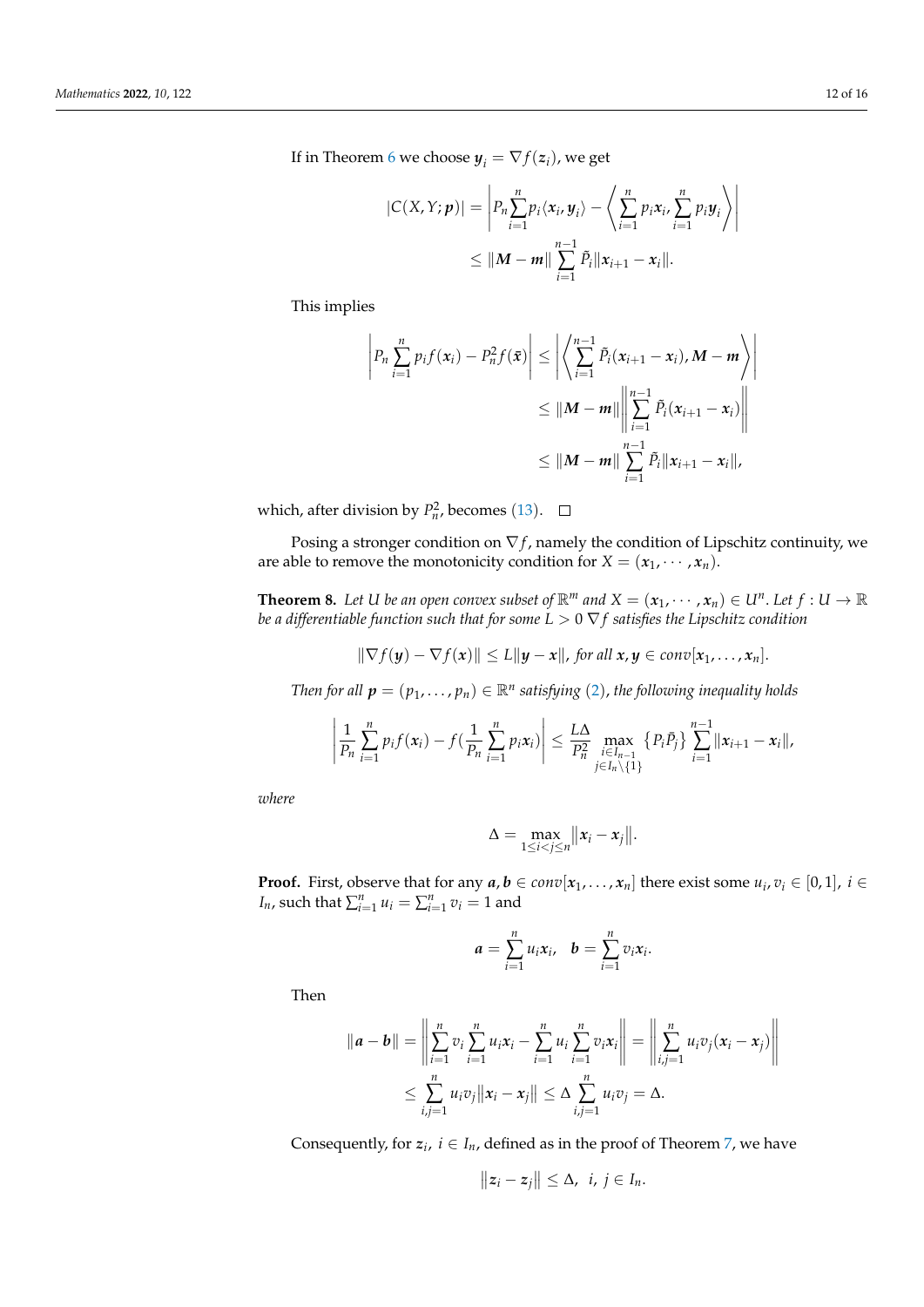Now, similarly as in the proof of Theorem [7,](#page-10-2) we have

$$
P_n\sum_{i=1}^n p_i f(x_i) - P_n^2 f(\bar{x}) = P_n\sum_{i=1}^n p_i \langle x_i, \nabla f(z_i) \rangle - \left\langle \sum_{i=1}^n p_i x_i, \sum_{i=1}^n p_i \nabla f(z_i) \right\rangle.
$$

If in Theorem [5](#page-7-1) we choose  $y_i = \nabla f(z_i)$ , we obtain

$$
|C(X,Y;\boldsymbol{p})| = \left| P_n \sum_{i=1}^n p_i \langle x_i, y_i \rangle - \left\langle \sum_{i=1}^n p_i x_i, \sum_{i=1}^n p_i y_i \right\rangle \right|
$$
  
\n
$$
\leq \max_{\substack{i \in I_{n-1} \\ j \in I_n \setminus \{1\}}} \left\{ P_i \bar{P}_j \right\} \sum_{i,j=1}^{n-1} ||x_{i+1} - x_i|| \left\| y_{j+1} - y_j \right\|
$$
  
\n
$$
\leq \max_{\substack{i \in I_{n-1} \\ j \in I_n \setminus \{1\}}} \left\{ P_i \bar{P}_j \right\} \sum_{i,j=1}^{n-1} ||x_{i+1} - x_i|| \left\| \nabla f(z_{j+1}) - \nabla f(z_j) \right\|
$$
  
\n
$$
\leq L \max_{\substack{i \in I_{n-1} \\ j \in I_n \setminus \{1\}}} \left\{ P_i \bar{P}_j \right\} \sum_{i,j=1}^{n-1} ||x_{i+1} - x_i|| ||z_{j+1} - z_j||
$$
  
\n
$$
\leq L \Delta \max_{\substack{i \in I_{n-1} \\ i \in I_n \setminus \{1\}}} \left\{ P_i \bar{P}_j \right\} \sum_{i=1}^{n-1} ||x_{i+1} - x_i||.
$$

After division by  $P_n^2$  we obtain the desired result.

## **5. Applications Involving Generalized Convex Functions**

The results from Section [4](#page-10-3) can be used to establish new upper bounds for the Jensen-Steffensen functional involving certain generalized convex functions, namely *P*-convex functions and functions with nondecreasing increments.

Let *f* be a real-valued function defined by  $J = [a, b] \subset \mathbb{R}$ . A *k*-th order divided difference of *f* at distinct points  $x_0$ , ...,  $x_k \in J$  may be defined recursively by

$$
[x_i]f = f(x_i)
$$
  
[x<sub>0</sub>, ..., x<sub>k</sub>]f = 
$$
\frac{[x_1, ..., x_k]f - [x_0, ..., x_{k-1}]f}{x_k - x_0}.
$$

A function  $f : J \to \mathbb{R}$  is said to be *k*-convex on [*a*, *b*] if

 $[x_0, ..., x_k]$ *f*  $\geq 0$ , for all distinct  $x_0, ..., x_k \in J$ .

This definition was generalized in [\[10\]](#page-15-9) in the following way: Let  $J_1 = [a, b]$  and  $J_2 = [c, d]$  be two intervals in R and let *f* be a real-valued function defined by  $J_1 \times J_2$ . A divided difference of order  $(k, m)$  at  $k + 1$  distinct points  $x_0, ..., x_k$  from  $J_1$  and  $m + 1$ distinct points  $y_0$ , ...,  $y_m$  from  $J_2$  is defined by

$$
[x_0, ..., x_k][y_0, ..., y_m]f = [x_0, ..., x_k]([y_0, ..., y_m]f)
$$
  
= 
$$
[y_0, ..., y_m]([x_0, ..., x_k]f).
$$

A function  $f : J_1 \times J_2 \to \mathbb{R}$  is said to be convex of order  $(k, m)$  by  $J_1 \times J_2$  if

$$
[x_0, ..., x_k][y_0, ..., y_m]f \ge 0
$$

for all  $x_0, ..., x_k \in J_1$ ,  $y_0, ..., y_m \in J_2$  such that  $x_0 < ... < x_k$  and  $y_0 < ... < y_m$ . A similar class of functions was considered in [\[11\]](#page-15-10).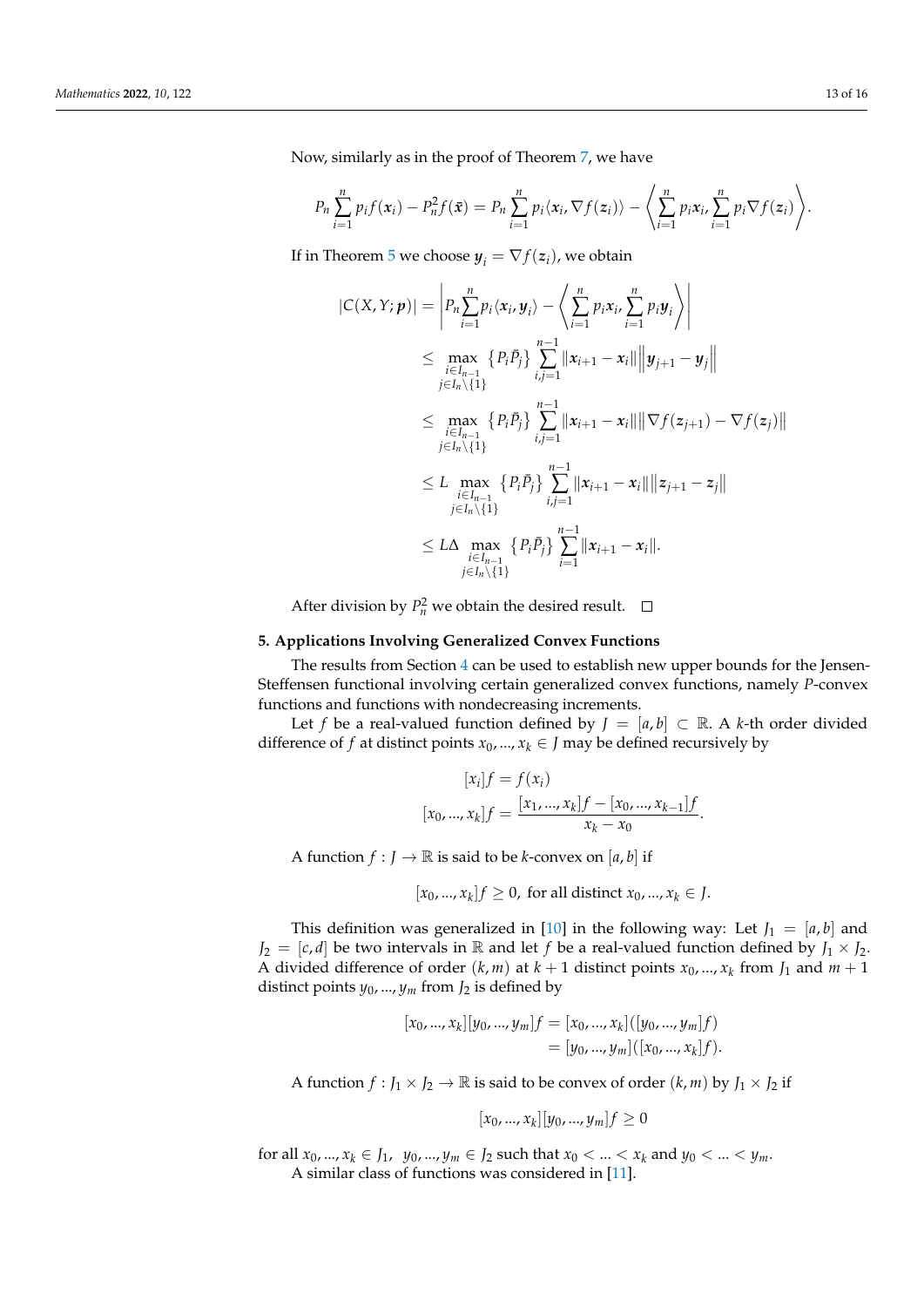**Definition 2.** Let f be a real-valued function defined by  $J_1 \times J_2$ . We say that f is P-convex of order *k if*

$$
[x_0, ..., x_i][y_0, ..., y_{k-i}]f \ge 0, \quad i \in \{0, 1, ..., k\},\
$$

for all  $x_0,...,x_k \in J_1$  and  $y_0,...,y_k \in J_2$  such that  $x_0 < ... < x_k$  and  $y_0 < ... < y_k$ , i.e., if f is *convex of order*  $(i, k - i)$  *for all*  $i \in \{0, 1, \ldots, k\}$ . We say that *f* is *P*-concave of order  $k$  *if* − *f is P-convex of order k*.

If a function *f* is *P*-convex of order 2, we simply say that the *f* is *P*-convex. Obviously, this definition can be extended for functions with more than two variables. In the same paper [\[11\]](#page-15-10), the author proved several properties of *P*-convex functions of order *k* related to the properties of *k*-convex functions.

- (*i*) A *P*-convex function of order *k* is not necessarily continuous on  $J_1 \times J_2$ .
- (*ii*) If the *k*th partial derivatives of a function  $f : J_1 \times J_2 \to \mathbb{R}$  exist, then f is *P*-convex of order *k* if these partial derivatives are nonnegative.
- (*iii*) If the  $(k-1)$ th partial derivatives of a function  $f : J_1 \times J_2 \to \mathbb{R}$  exist, then f is *P*-convex of order *k* if these partial derivatives are nondecreasing in each argument.

An interesting *P*-convex (but not convex) function is  $f : \mathbb{R}^2 \to \mathbb{R}$  defined by

$$
f(x,y)=xy
$$

which provides a beautiful connection between the Chebyshev-Steffensen inequality and the Jensen-Steffensen inequality.

Wright-convex functions have an important generalization for functions of several variables introduced in [\[12\]](#page-15-11) and [\[1\]](#page-15-0) (p. 14).

An interval  $[a, b]$  in  $\mathbb{R}^m$ , where  $a, b \in \mathbb{R}^m$  and  $a \leq b$ , is the set

$$
[a,b]=\{x\in\mathbb{R}^m: a\leq x\leq b\}.
$$

**Definition 3.** *A real-valued function f defined on an interval J* ⊂ R*<sup>m</sup> is said to have nondecreasing increments if*

$$
f(x+h) - f(x) \le f(y+h) - f(y)
$$

*whenever*  $0 \leq h \in \mathbb{R}^m$ ,  $x \leq y$ ,  $x, y + h \in J$ .

In the same paper [\[12\]](#page-15-11) Brunk also proved that:

- (*i*) A function with nondecreasing increments is not necessarily continuous.
- (*ii*) If the first partial derivatives of a function  $f : J \to \mathbb{R}$  exists for  $x \in J$ , then f has nondecreasing increments if each of these partial derivatives is nondecreasing in each argument.
- *(iii)* If the second partial derivatives of a function  $f : J \to \mathbb{R}$  exists for  $x \in J$ , then f has nondecreasing increments if each of these partial derivatives is nonnegative.

We may note here that if  $n = 2$  and we consider only functions with partial derivatives of the second-order, then the class of *P*-convex functions and the class of functions with nondecreasing increments coincide.

*P*-convex functions and functions with nondecreasing increments have an important common property that ordinary convex functions of several variables do not have: the Jensen-Steffensen inequality holds for them (see [\[11](#page-15-10)[,13\]](#page-15-12) and [\[1\]](#page-15-0) (p. 62)).

In the next theorem, we show how Theorem [7](#page-10-2) can be used to establish a new upper bound for the Jensen-Steffensen functional for functions with nondecreasing increments.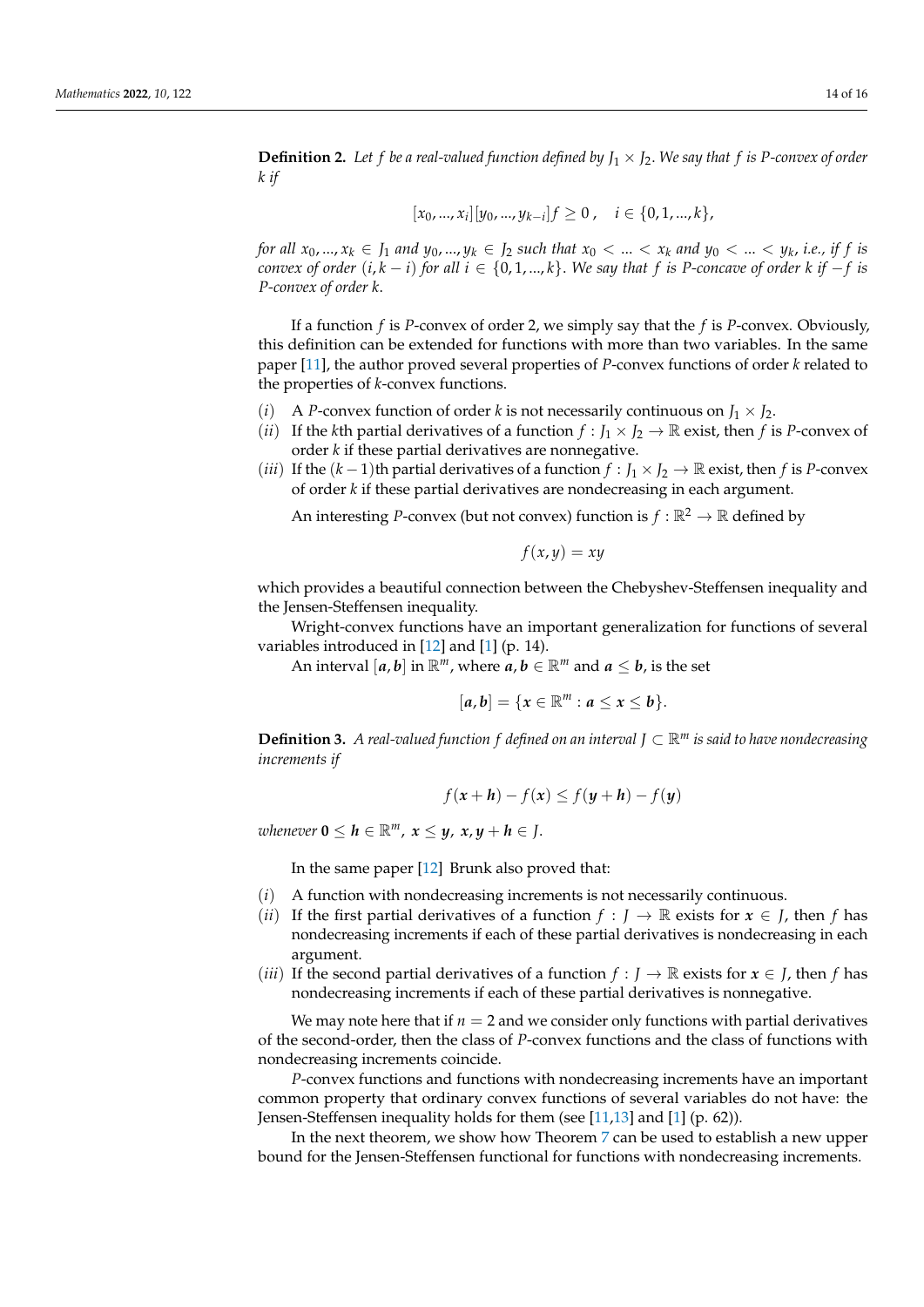**Theorem 9.** Let *J* be an interval in  $\mathbb{R}^m$  and  $X = (x_1, \dots, x_n) \in J^n$  such that

<span id="page-14-0"></span>
$$
x_{i+1}\geq x_i, \ \ i\in I_{n-1}.
$$

*Let*  $f : J \to \mathbb{R}$  *be a function with nondecreasing increments continuously differentiable on*  $int(J)$  and  $m, M \in \mathbb{R}^m$  such that ([12](#page-10-0)) holds. Then for all  $p = (p_1, \ldots, p_n) \in \mathbb{R}^n$  satisfying ([2](#page-0-1)), *the following inequalities hold*

$$
0 \leq \frac{1}{P_n} \sum_{i=1}^n p_i f(x_i) - f(\frac{1}{P_n} \sum_{i=1}^n p_i x_i)
$$
  
 
$$
\leq \frac{\|M - m\|}{P_n^2} \sum_{i=1}^{n-1} \tilde{P}_i \|x_{i+1} - x_i\|.
$$
 (14)

**Proof.** By Theorem [7](#page-10-2) we know that

$$
\left| \frac{1}{P_n} \sum_{i=1}^n p_i f(x_i) - f(\frac{1}{P_n} \sum_{i=1}^n p_i x_i) \right| \leq \frac{\|M - m\|}{P_n^2} \left\| \sum_{i=1}^{n-1} \tilde{P}_i (x_{i+1} - x_i) \right\|
$$
  

$$
\leq \frac{\|M - m\|}{P_n^2} \sum_{i=1}^{n-1} \tilde{P}_i \|x_{i+1} - x_i\|,
$$

and since *f* is a function with nondecreasing increments we know that

$$
\frac{1}{P_n}\sum_{i=1}^n p_i f(x_i) - f(\frac{1}{P_n}\sum_{i=1}^n p_i x_i) \geq 0.
$$

This completes the proof.  $\square$ 

Obviously, an analogous result can be formulated for *P*-convex functions.

**Theorem 10.** Let *J* be an interval in  $\mathbb{R}^2$  and  $X = (x_1, \dots, x_n) \in J^n$  such that

$$
x_{i+1}\geq x_i, \ \ i\in I_{n-1}.
$$

*Let*  $f : J \to \mathbb{R}$  *be a P-convex function continuously differentiable by int*(*J*) *and*  $m, M \in \mathbb{R}^2$  $such$  *that* ([12](#page-10-0)) *holds. Then for all*  $p = (p_1, \ldots, p_n) \in \mathbb{R}^n$  *satisfying* ([2](#page-0-1)) *inequalities* ([14](#page-14-0)) *hold.* 

#### **6. Conclusions**

In this paper, we have proven the Chebyshev-Steffensen inequality involving the inner product on the real m-space, which is a new and interesting result. This new inequality enables us to establish some upper bounds for the weighted Chebyshev-Steffensen functional, as well as the Jensen-Steffensen functional for the inner product under various conditions involving (possibly) negative weights. The obtained results are new and, in our opinion, interesting and formulated in a mathematically beautiful way.

**Author Contributions:** Writing—original draft preparation, M.K.B. and J.P. All authors have read and agreed to the published version of the manuscript.

**Funding:** This publication was supported by the University of Split, Faculty of Science and by the Ministry of Education and Science of the Russian Federation (the Agreement number No. 02.a03.21.0008).

**Institutional Review Board Statement:** Not applicable.

**Informed Consent Statement:** Not applicable.

**Conflicts of Interest:** The author declares no conflict of interest.